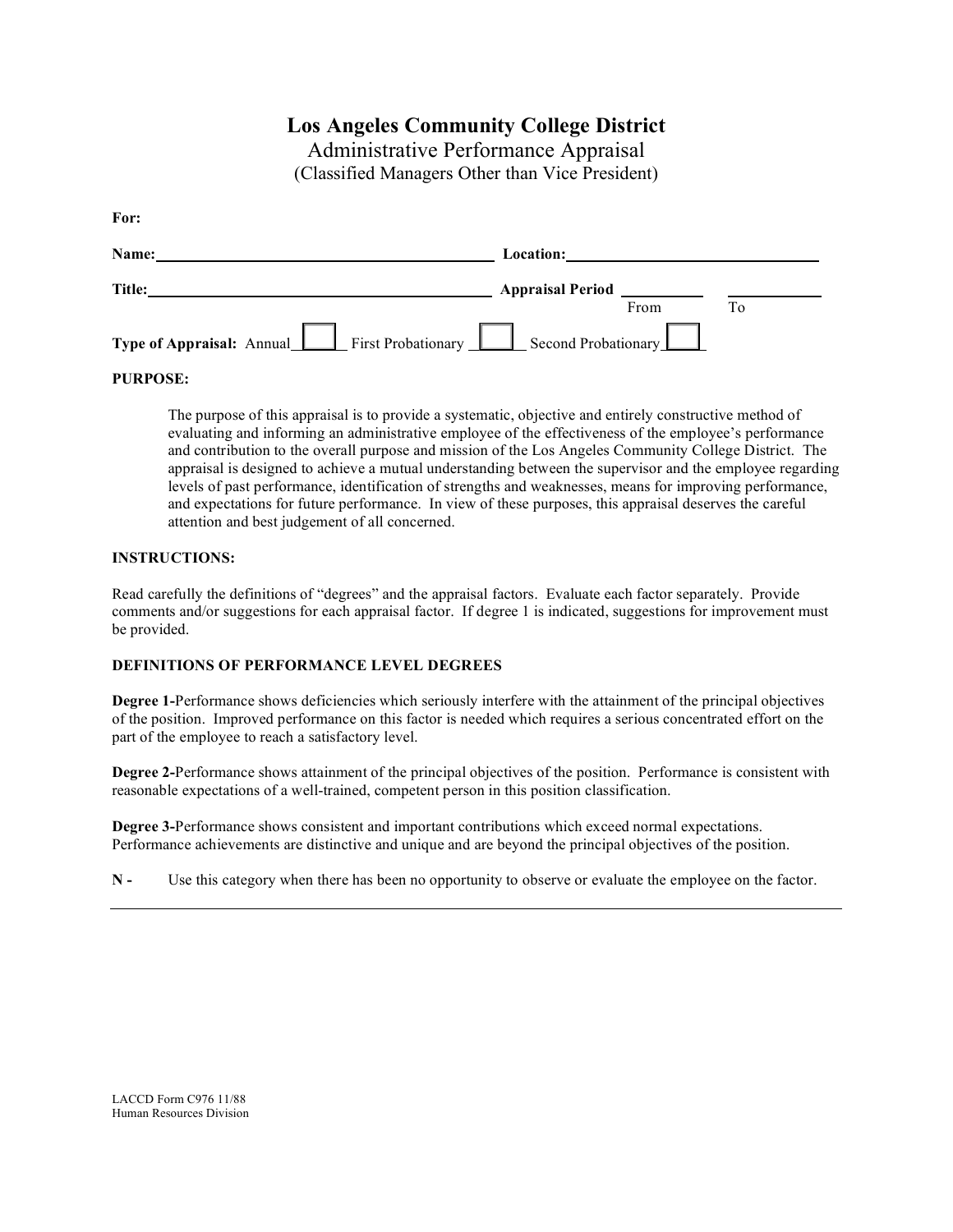|                                                                                                                                                        |                          | <b>APPRAISAL FACTORS</b>     |                                                                                                                 |  |  |  |                | PERFORMANCE LEVEL |  |                |   |  |
|--------------------------------------------------------------------------------------------------------------------------------------------------------|--------------------------|------------------------------|-----------------------------------------------------------------------------------------------------------------|--|--|--|----------------|-------------------|--|----------------|---|--|
|                                                                                                                                                        |                          |                              |                                                                                                                 |  |  |  | <b>Degrees</b> |                   |  |                |   |  |
|                                                                                                                                                        |                          |                              |                                                                                                                 |  |  |  |                | N                 |  | 2              | 3 |  |
|                                                                                                                                                        |                          | <b>ACCOMPLISHMENTS</b>       |                                                                                                                 |  |  |  |                |                   |  |                |   |  |
|                                                                                                                                                        |                          |                              | Consider quality, quantity, and timeliness of accomplishments.                                                  |  |  |  |                |                   |  |                |   |  |
|                                                                                                                                                        |                          | Comments and/or Suggestions: |                                                                                                                 |  |  |  |                |                   |  |                |   |  |
|                                                                                                                                                        |                          |                              |                                                                                                                 |  |  |  |                |                   |  |                |   |  |
|                                                                                                                                                        |                          |                              |                                                                                                                 |  |  |  |                |                   |  |                |   |  |
|                                                                                                                                                        |                          |                              |                                                                                                                 |  |  |  |                |                   |  |                |   |  |
|                                                                                                                                                        |                          |                              |                                                                                                                 |  |  |  |                |                   |  |                |   |  |
|                                                                                                                                                        |                          |                              |                                                                                                                 |  |  |  |                |                   |  |                |   |  |
|                                                                                                                                                        |                          |                              |                                                                                                                 |  |  |  |                | N                 |  | 2              | 3 |  |
|                                                                                                                                                        |                          |                              |                                                                                                                 |  |  |  |                |                   |  |                |   |  |
|                                                                                                                                                        | <b>JOB KNOWLEDGE</b>     |                              |                                                                                                                 |  |  |  |                |                   |  |                |   |  |
|                                                                                                                                                        |                          |                              | Consider depth, breadth, application, and acquisition of knowledge.                                             |  |  |  |                |                   |  |                |   |  |
|                                                                                                                                                        |                          | Comments and/or Suggestions: |                                                                                                                 |  |  |  |                |                   |  |                |   |  |
|                                                                                                                                                        |                          |                              |                                                                                                                 |  |  |  |                |                   |  |                |   |  |
|                                                                                                                                                        |                          |                              |                                                                                                                 |  |  |  |                |                   |  |                |   |  |
|                                                                                                                                                        |                          |                              |                                                                                                                 |  |  |  |                |                   |  |                |   |  |
|                                                                                                                                                        |                          |                              |                                                                                                                 |  |  |  |                |                   |  |                |   |  |
|                                                                                                                                                        |                          |                              |                                                                                                                 |  |  |  |                |                   |  |                |   |  |
|                                                                                                                                                        |                          |                              |                                                                                                                 |  |  |  |                |                   |  |                |   |  |
|                                                                                                                                                        |                          |                              |                                                                                                                 |  |  |  |                | $\mathbb{N}$      |  | $\overline{2}$ | 3 |  |
| <b>PROBLEM SOLVING</b>                                                                                                                                 |                          |                              |                                                                                                                 |  |  |  |                |                   |  |                |   |  |
|                                                                                                                                                        |                          |                              |                                                                                                                 |  |  |  |                |                   |  |                |   |  |
| Consider the ability to identify causes of problems, to recognize critical elements of problems, and to solve many<br>different problems concurrently. |                          |                              |                                                                                                                 |  |  |  |                |                   |  |                |   |  |
|                                                                                                                                                        |                          | Comments and/or Suggestions: |                                                                                                                 |  |  |  |                |                   |  |                |   |  |
|                                                                                                                                                        |                          |                              |                                                                                                                 |  |  |  |                |                   |  |                |   |  |
|                                                                                                                                                        |                          |                              |                                                                                                                 |  |  |  |                |                   |  |                |   |  |
|                                                                                                                                                        |                          |                              |                                                                                                                 |  |  |  |                |                   |  |                |   |  |
|                                                                                                                                                        |                          |                              |                                                                                                                 |  |  |  |                |                   |  |                |   |  |
|                                                                                                                                                        |                          |                              |                                                                                                                 |  |  |  |                |                   |  |                |   |  |
|                                                                                                                                                        |                          |                              |                                                                                                                 |  |  |  |                |                   |  |                |   |  |
|                                                                                                                                                        |                          |                              |                                                                                                                 |  |  |  |                |                   |  |                |   |  |
|                                                                                                                                                        | <b>COOPERATION</b>       |                              |                                                                                                                 |  |  |  |                |                   |  |                |   |  |
|                                                                                                                                                        |                          |                              | Consider effectiveness of interactions with superiors, peers, and other organizational unity and willingness to |  |  |  |                |                   |  |                |   |  |
|                                                                                                                                                        | assist and guide others. |                              |                                                                                                                 |  |  |  |                |                   |  |                |   |  |
|                                                                                                                                                        |                          | Comments and/or Suggestions: |                                                                                                                 |  |  |  |                |                   |  |                |   |  |
|                                                                                                                                                        |                          |                              |                                                                                                                 |  |  |  |                |                   |  |                |   |  |
|                                                                                                                                                        |                          |                              |                                                                                                                 |  |  |  |                |                   |  |                |   |  |
|                                                                                                                                                        |                          |                              |                                                                                                                 |  |  |  |                |                   |  |                |   |  |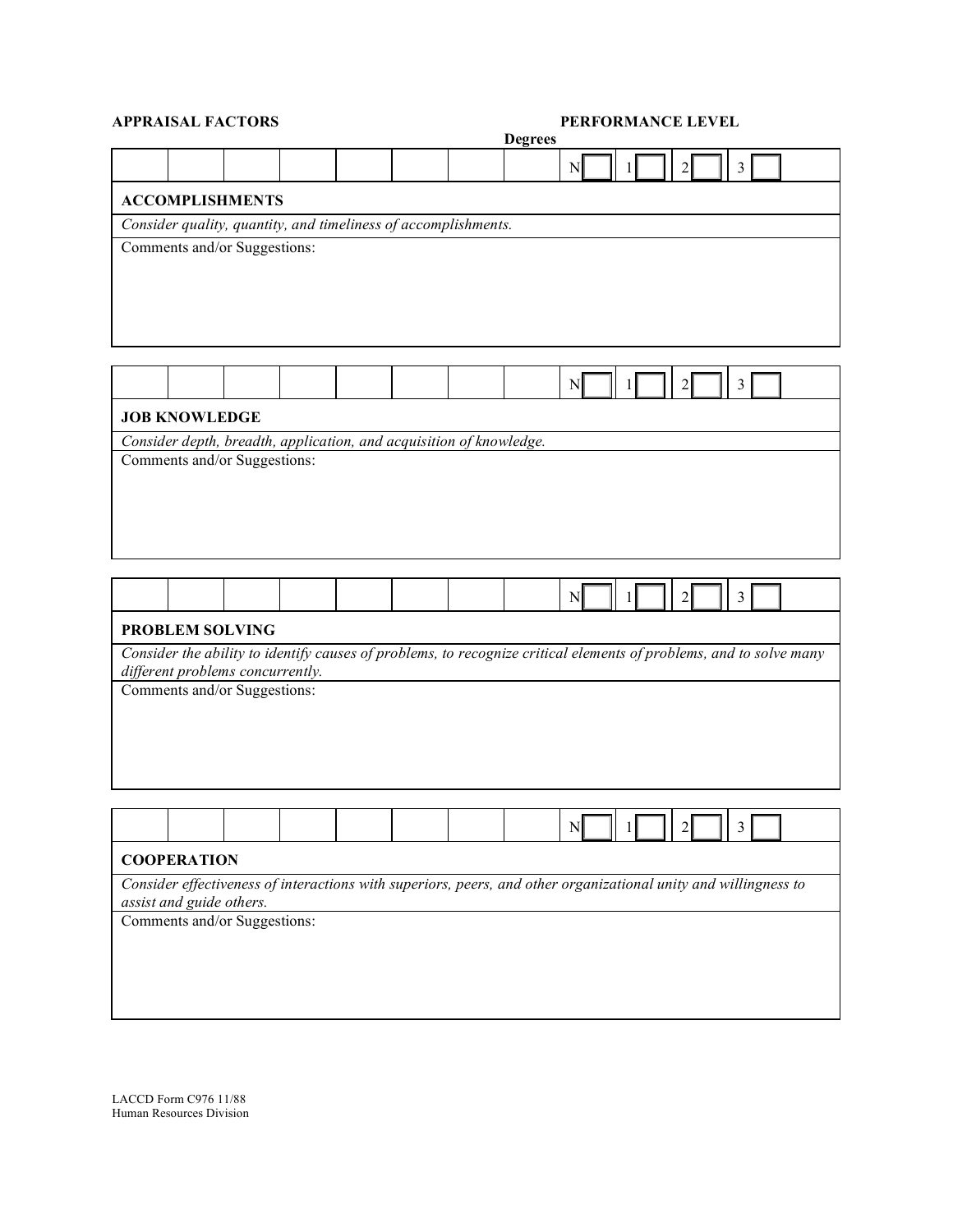|                                                                                                                                                                                                    |  |                              |  |  |  |  |  | $\mathbb{N}$ |  |                | 3 |  |
|----------------------------------------------------------------------------------------------------------------------------------------------------------------------------------------------------|--|------------------------------|--|--|--|--|--|--------------|--|----------------|---|--|
| <b>JUDGEMENT</b>                                                                                                                                                                                   |  |                              |  |  |  |  |  |              |  |                |   |  |
| Consider the qualities necessary to accurately assess and appraise the character and abilities of people,<br>consequences of actions and decisions, and the relevant importance of facts and data. |  |                              |  |  |  |  |  |              |  |                |   |  |
|                                                                                                                                                                                                    |  | Comments and/or Suggestions: |  |  |  |  |  |              |  |                |   |  |
|                                                                                                                                                                                                    |  |                              |  |  |  |  |  |              |  |                |   |  |
|                                                                                                                                                                                                    |  |                              |  |  |  |  |  |              |  |                |   |  |
|                                                                                                                                                                                                    |  |                              |  |  |  |  |  |              |  |                |   |  |
|                                                                                                                                                                                                    |  |                              |  |  |  |  |  |              |  |                |   |  |
|                                                                                                                                                                                                    |  |                              |  |  |  |  |  |              |  |                |   |  |
|                                                                                                                                                                                                    |  |                              |  |  |  |  |  |              |  |                |   |  |
|                                                                                                                                                                                                    |  |                              |  |  |  |  |  | N            |  | $\overline{2}$ | 3 |  |
| <b>ADAPTABILITY TO CHANGE</b>                                                                                                                                                                      |  |                              |  |  |  |  |  |              |  |                |   |  |
| Consider adaptability to rapid changes, new situations and changing priorities.                                                                                                                    |  |                              |  |  |  |  |  |              |  |                |   |  |
| Comments and/or Suggestions:                                                                                                                                                                       |  |                              |  |  |  |  |  |              |  |                |   |  |
|                                                                                                                                                                                                    |  |                              |  |  |  |  |  |              |  |                |   |  |
|                                                                                                                                                                                                    |  |                              |  |  |  |  |  |              |  |                |   |  |
|                                                                                                                                                                                                    |  |                              |  |  |  |  |  |              |  |                |   |  |
|                                                                                                                                                                                                    |  |                              |  |  |  |  |  |              |  |                |   |  |
|                                                                                                                                                                                                    |  |                              |  |  |  |  |  |              |  |                |   |  |
|                                                                                                                                                                                                    |  |                              |  |  |  |  |  |              |  |                |   |  |
| N<br>$\mathcal{L}$                                                                                                                                                                                 |  |                              |  |  |  |  |  |              |  |                |   |  |
| <b>COMMUNICATIONS SKILLS</b>                                                                                                                                                                       |  |                              |  |  |  |  |  |              |  |                |   |  |
| Consider the ability to organize and effectively present information orally and in writing.                                                                                                        |  |                              |  |  |  |  |  |              |  |                |   |  |
|                                                                                                                                                                                                    |  | Comments and/or Suggestions: |  |  |  |  |  |              |  |                |   |  |
|                                                                                                                                                                                                    |  |                              |  |  |  |  |  |              |  |                |   |  |
|                                                                                                                                                                                                    |  |                              |  |  |  |  |  |              |  |                |   |  |

| <b>INITIATIVE AND DECISIVENESS</b>                                                                               |  |                              |  |  |  |  |  |  |  |  |
|------------------------------------------------------------------------------------------------------------------|--|------------------------------|--|--|--|--|--|--|--|--|
| Consider the ability to take prompt, decisive action and the willingness to accept responsibility for decisions. |  |                              |  |  |  |  |  |  |  |  |
|                                                                                                                  |  | Comments and/or Suggestions: |  |  |  |  |  |  |  |  |
|                                                                                                                  |  |                              |  |  |  |  |  |  |  |  |
|                                                                                                                  |  |                              |  |  |  |  |  |  |  |  |
|                                                                                                                  |  |                              |  |  |  |  |  |  |  |  |
|                                                                                                                  |  |                              |  |  |  |  |  |  |  |  |
|                                                                                                                  |  |                              |  |  |  |  |  |  |  |  |

LACCD Form C976 11/88 Human Resources Division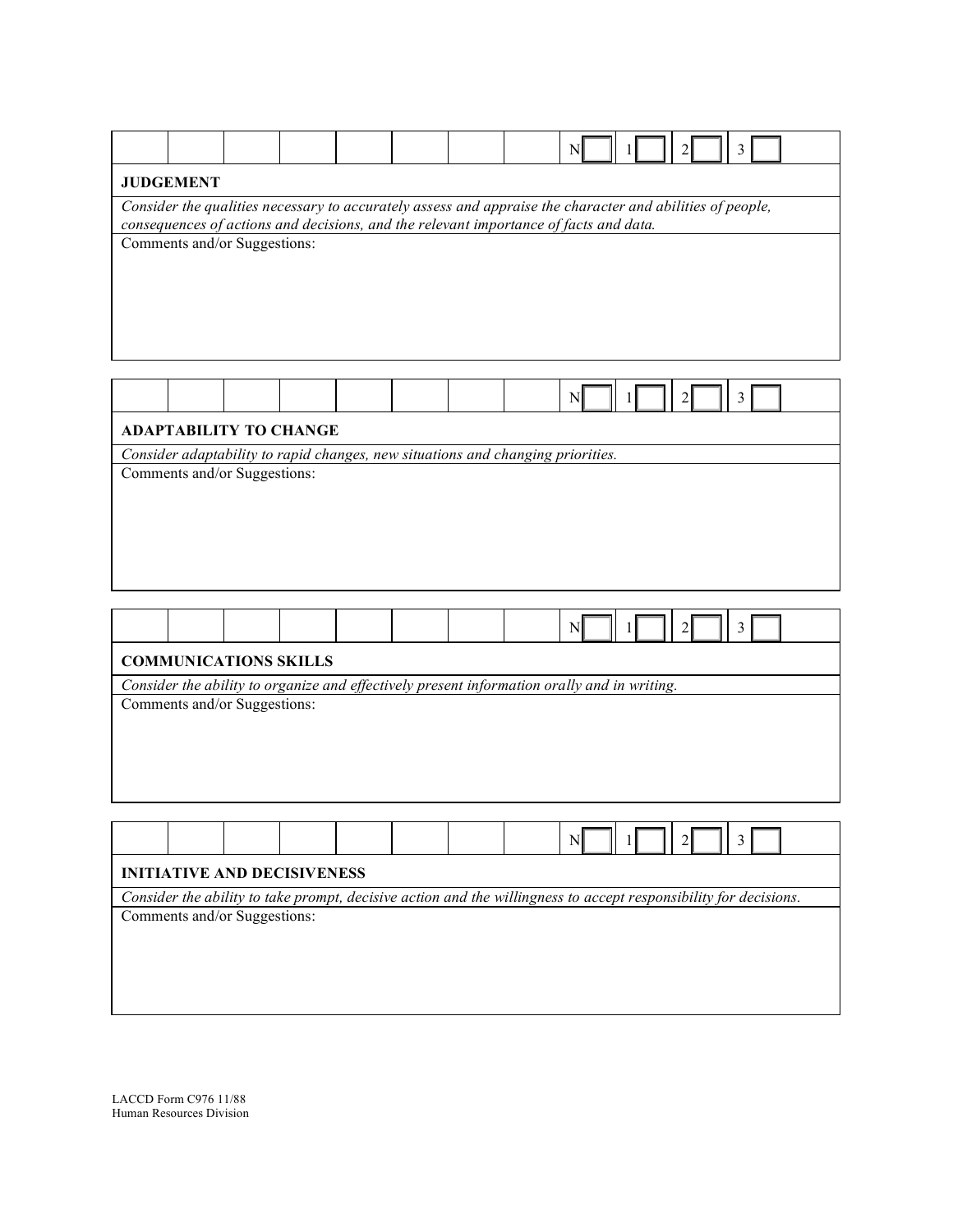|                                                                                                                            |                                                                                                                                                                                                                                |                              |  |  |  |  |  | N |  |  |  |  |
|----------------------------------------------------------------------------------------------------------------------------|--------------------------------------------------------------------------------------------------------------------------------------------------------------------------------------------------------------------------------|------------------------------|--|--|--|--|--|---|--|--|--|--|
| PERSONAL SKILLS AND QUALITIES                                                                                              |                                                                                                                                                                                                                                |                              |  |  |  |  |  |   |  |  |  |  |
|                                                                                                                            | Consider the ability to obtain the support and respect of others, to work under stressful conditions, and to be<br>depended upon to meet commitments and work standards while maintaining interest and enthusiasm for the job. |                              |  |  |  |  |  |   |  |  |  |  |
|                                                                                                                            |                                                                                                                                                                                                                                | Comments and/or Suggestions: |  |  |  |  |  |   |  |  |  |  |
|                                                                                                                            |                                                                                                                                                                                                                                |                              |  |  |  |  |  | N |  |  |  |  |
| <b>CREATIVITY AND INNOVATION</b>                                                                                           |                                                                                                                                                                                                                                |                              |  |  |  |  |  |   |  |  |  |  |
| Consider applications of innovative concepts and ideas for creative improvements in operations, methods and<br>procedures. |                                                                                                                                                                                                                                |                              |  |  |  |  |  |   |  |  |  |  |
|                                                                                                                            |                                                                                                                                                                                                                                | Comments and/or Suggestions: |  |  |  |  |  |   |  |  |  |  |
|                                                                                                                            | <b>LEADERSHIP</b>                                                                                                                                                                                                              |                              |  |  |  |  |  | N |  |  |  |  |

*Consider the establishment of performance standards for the work unit and the training, developing, evaluating, assessing, counseling, and guiding of subordinates.*

Comments and/or Suggestions:

|--|

## **MANAGERIAL QUALITIES**

*Consider skills in establishing definitive goals and objectives, developing plans to achieve desired, timely results, and organizing, directing, and coordinating work activities for the attainment of goals and objectives.*

Comments and/or Suggestions: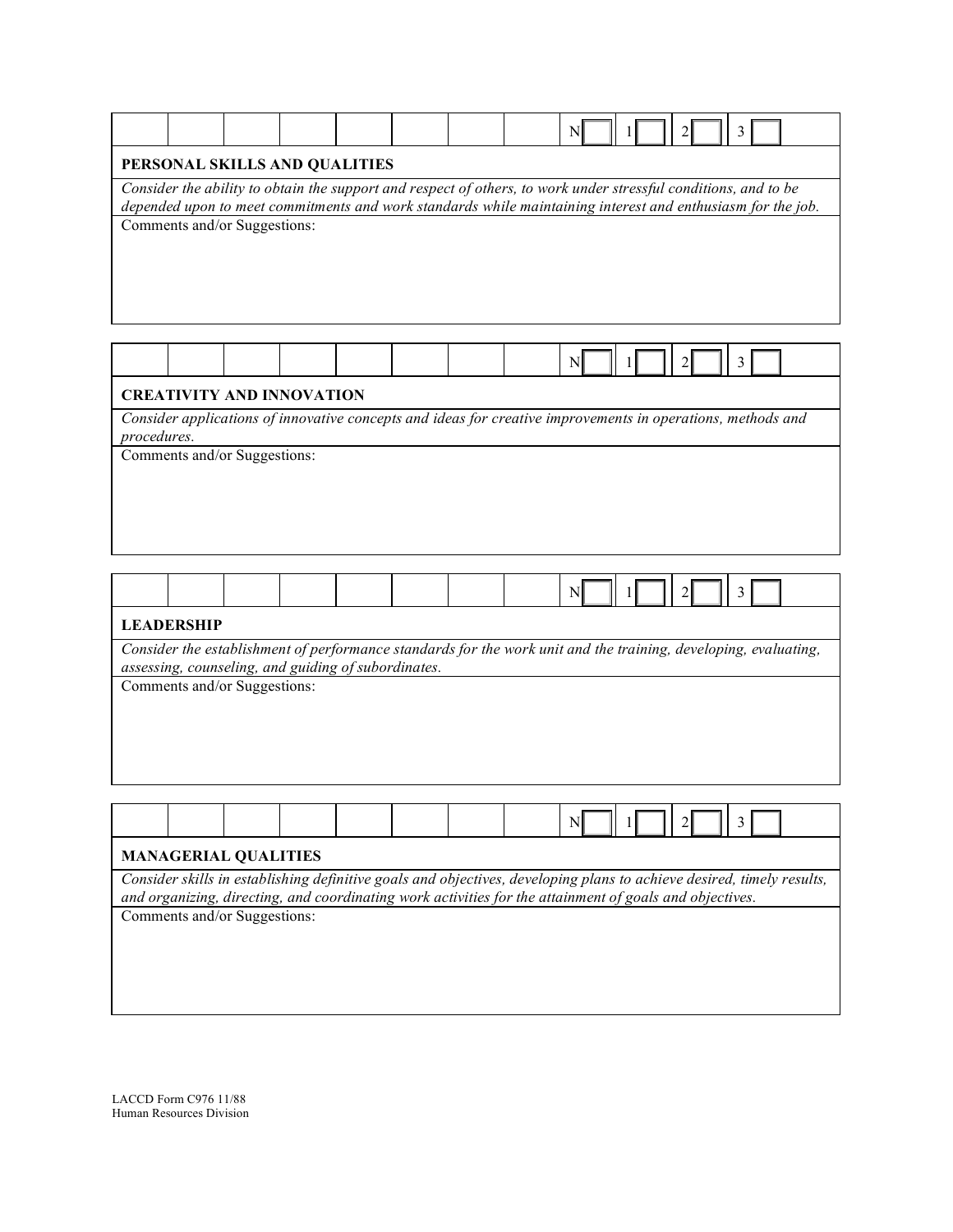| <b>OVERALL EVALUATION</b> |  |                                              |  |  |  |  |  |
|---------------------------|--|----------------------------------------------|--|--|--|--|--|
|                           |  | State principal reasons for this evaluation. |  |  |  |  |  |
|                           |  |                                              |  |  |  |  |  |
|                           |  |                                              |  |  |  |  |  |
|                           |  |                                              |  |  |  |  |  |

| <b>GOALS AND OBJECTIVES</b>                                                                              |
|----------------------------------------------------------------------------------------------------------|
| State goals and objectives and other significant accomplishments achieved during this evaluation period. |
| Ι.                                                                                                       |
|                                                                                                          |
|                                                                                                          |
|                                                                                                          |
| State goals and objectives which were not accomplished during this evaluation period:                    |
| (State any reasons or causes which prevented the accomplishment of each goal and objective.)<br>1.       |
|                                                                                                          |
|                                                                                                          |
|                                                                                                          |
|                                                                                                          |
|                                                                                                          |

#### **INSTRUCTIONS:**

*The development of performance goals and objectives is a collaborative process of the employee and supervisor to arrive at a mutual understanding of expectations and accomplishments. It is especially important that both the employee and supervisor develop together mutually acceptable goals and objectives statements for the evaluation period. When preparing goals and objectives statements be certain that they are measurable and verifiable, that they are directly related to the administrator's job, that they are realistic and obtainable, that they are consistent with policy and practice, and that accountability is clearly established.*

|  |  | State goals and objectives to be accomplished during the next evaluation period. |
|--|--|----------------------------------------------------------------------------------|
|  |  |                                                                                  |

1.

2.